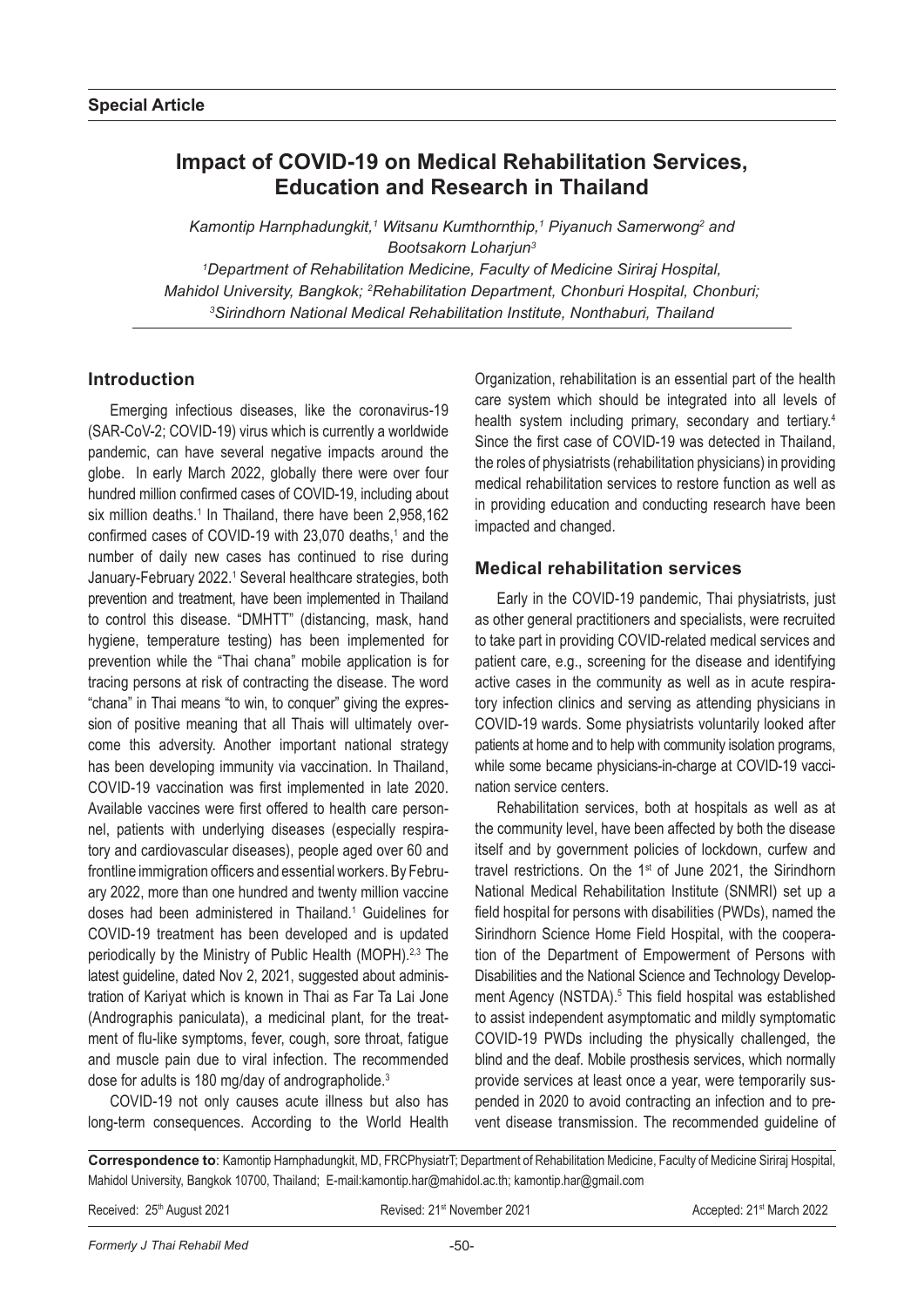management and immunization program are applied for the PWDs as well.<sup>6</sup>

Rehabilitation programs provided at hospitals or in community had to be changed or adjusted depending on the factors and conditions confronting the healthcare system, e.g., COVID-19 prevalence and virulence, available medical resources including personal protective equipment (PPE), and the state of vaccination of health personnel and the general Thai population. Inpatient rehabilitation services, special rehabilitation investigations and some close contact therapies/ treatments were temporarily discontinued. Manuals for hospital risk management during a pandemic of an emerging infectious disease<sup>7</sup> were developed. Recommendations for provision of medical rehabilitation services during the COVID-19 outbreak were published by a team of physiatrists<sup>8</sup> to ensure proper rehabilitation services and to protect the rehabilitation health personnel from contracting COVID-19 by effective use of PPE. The recommendations included that all rehabilitation programs should be provided in compliance with universal precautions and social distancing policies and that swallowing evaluation as well as swallowing training, speech training and electrodiagnosis should be postponed unless the patient had an exceptional indication and should depend on the judgement of the attending physiatrists and rehabilitation teams.<sup>8,9</sup> At present, testing for COVID-19 by real time polymerase chain reaction (RT-PCR) or using an antigen test kit (ATK) is performed prior to beginning close contact investigations and treatment as mentioned above, including screening before rehabilitation ward admission.

Telemedicine, telerehabilitation and postal medicine delivery are also emphasized.9 Telerehabilitation services are ignited to replace or to be used concomitant with the usual practices, e.g., patient education, follow-up and monitoring, individual and group exercise, home programs, home visits, speech therapy, and psychological support via phone, video calls and clips, and infographics via various media platforms. Such programs and activities are applied in the case of various medical conditions such as pain, dysphagia, pulmonary and neurological disorders as well as for pediatric patients. The QR codes for COVID-19 and non-COVID-19 patients shown in Figure 1 were produced by rehabilitation departments in Thailand.<sup>10-14</sup> These telerehabilitation services are useful and are compatible with policies such as social distancing and travel restriction.

In the acute phase of COVID-19, patient rehabilitation is mainly performed by distance instruction via brochures and social media, e.g., demonstration video clips. Asymptomatic patients and those with mild symptoms are suggested to receive video clips as part of the patient education service. Breathing exercises are emphasized and monitored by video calls. In patients with severe acute respiratory distress syndrome (ARDS), prone positioning is advised to facilitate re-expansion of a collapsed lung parenchyma, to lessen ventilation-perfusion mismatch, to improve gas exchange and oxygenation and thus to decrease mortality.<sup>8</sup> Experience has taught that some COVID-19 patients hospitalized in the intensive care unit (ICU) may develop post-intensive care syndrome (PICS), and at least a third of moderate to severe COVID-19 survivors suffer from neurological sequelae.15 In the post COVID-19 phase, some may have post-COVID-19 syndrome or "long COVID", with symptoms including fatigability, shortness of breath, difficulty breathing, and poor endurance.16 These individuals need rehabilitation programs, including pulmonary rehabilitation, graded reconditioning exercise programs and neurological rehabilitation. Presently, some of the media addressing long COVID-19 rehabilitation are available for Thais in the Thai language (Figure 2).<sup>17,18</sup>

Exercise and physical activity are important tools for rehabilitation. Exercises prescribed for infected patients vary depending on clinical findings. Asymptomatic patients and patients with mild symptoms and without major risk factors can perform light to moderate intensity aerobic and strengthening exercises.<sup>8</sup> A simple sit-to-stand test is recommended for screening for exercise-induced desaturation in COVID-19







**Figure 2.** Long COVID. A: media for rehabilitation and B: guidelines for post COVID-19 syndrome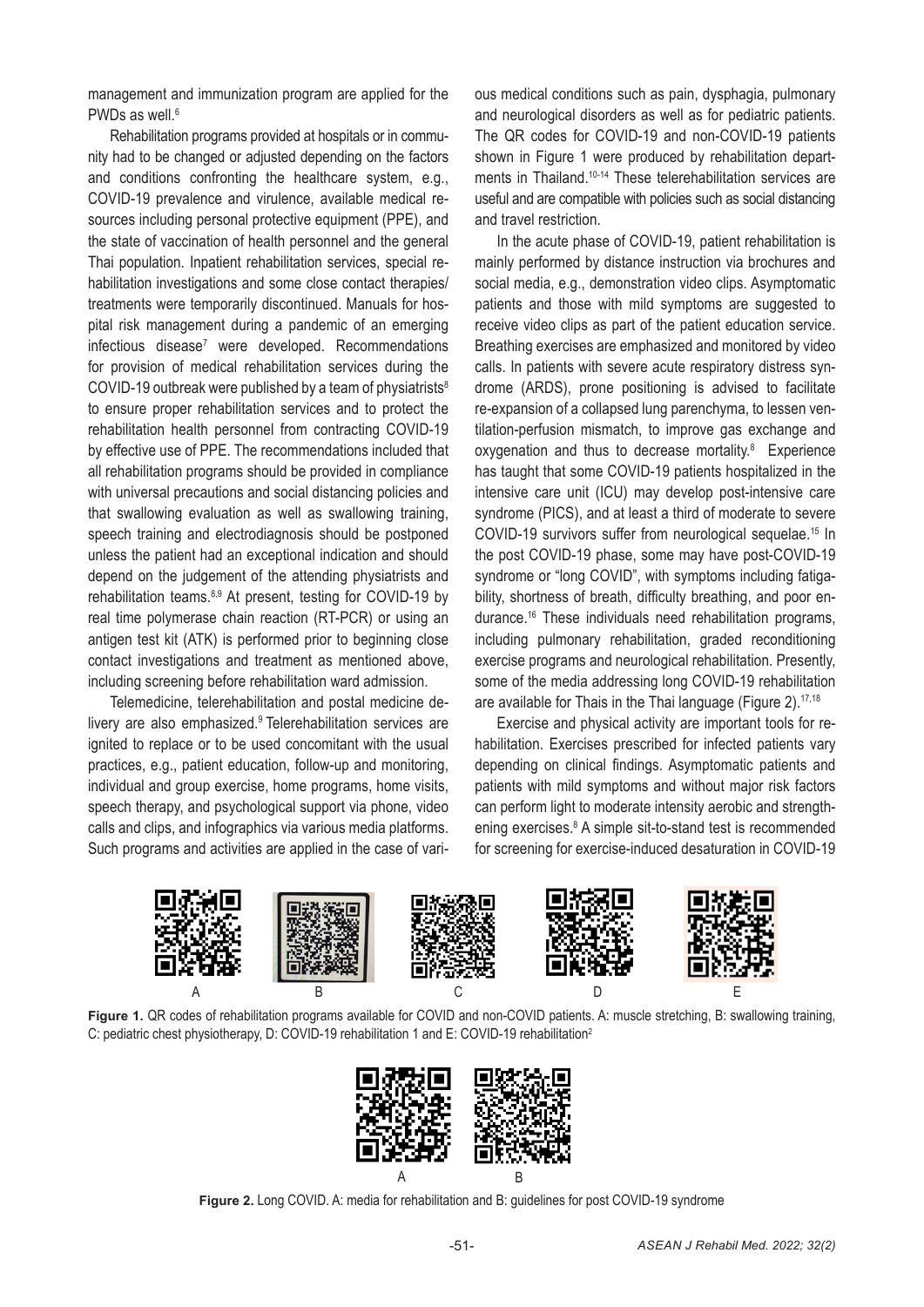patients who do not have resting hypoxemia. Positive deoxygenation or 3% or more decrease of oxygen saturation (SpO $_{\rm 2}$ ) suggests that a patient may develop COVID-19 pneumonia and should be transferred from home or from a community isolation facility, a hospitel (a hostel serving as a hospital) to a hospital for increased safety.<sup>19-21</sup> During recovery from a COVID-19 infection, it is recommended that the individual gradually begin exercising, starting with light intensity aerobic exercise first, then gradually increasing the intensity. Non-infected persons should stay active with aerobic activity such as brisk walking and dancing or with outdoor activities such as walking, bicycling and gardening. Exercise at moderate intensity for 150 minutes per week is recommended. Physical distancing, at least 2 meters from others, is suggested. Individuals at high risk for SARS-CoV-2 exposure should refrain from exhaustive exercise and overtraining.<sup>22</sup>

#### **Rehabilitation medicine education**

The Rehabilitation Medicine Residency Training Program has been disturbed by the COVID-19 pandemic. Teaching and learning activities have had to be changed under the prevention scheme for infection control. Certain academic activities and events have been either cancelled or postponed. Nevertheless, during the crisis there has been great opportunity for online versions of those activities, e.g., classroom sessions, academic meetings and scientific conferences. However, hands-on and skill training has been negatively impacted due to a reduction in the number of patients available. Resource material has been reduced by travel restrictions and limitations on the number of inpatient beds for non-COV-ID-19 patients. This situation has unquestionably decreased the training capacity of medical academic institutes. Elective activities and rotations to other training institutes have been affected from time to time during the country lock down periods following a very high daily infection rate. The Medical Council, the University Hospital Network, MOPH, the Royal College of Physicians of Thailand and the Infection Disease Association of Thailand have established guidelines on safe conditions (environment, vaccination and active surveillance). All training institutes have to follow those guidelines to help ensure the safety of the residents in training.<sup>23</sup> In addition to changes in the learning experience, the Royal College of Physiatrists of Thailand conducted an online oral examination, in-house examination instead of an examination at a central examination facility and has placed emphasis on workplace-based assessment (WPBA) instead of the usual face-to-face exit examinations. The WPBA of the Rehabilitation Medicine Residency Training Curriculum established before the pandemic was revised in 2021 to ensure the appropriateness and completeness of evaluations during training.24 Advantages of the online oral examination and the evaluation based on WPBA include time saving, cost saving, no travel expense, and minimized risk of both examinees and

examiners contracting disease. Disadvantages of the online examination include dependence on the quality of the internet signal and system and limited opportunity to observe the body language and manner of the examinees.

### **Research in rehabilitation medicine**

Research projects conducted by physiatrists and intraining residents have been similarly interrupted during the COVID-19 pandemic due to difficulty in recruiting subjects, more patients lost to follow-up, protocol deviations and drop outs. Methodology modifications and amendments to protocol, e.g., changing from an onsite follow-up to a phone or VDO call, were instituted to allow research work to continue to completion. New research projects conducted by residents in training during this pandemic period are mostly questionnaire-based and/or based on retrospection. However, there is opportunity for case reports, $25$  telerehabilitation, and COVID-19-related research.

# **Conclusions**

The COVID-19 pandemic has impacted on rehabilitation services, residency training programs and research. The Royal College of Physiatrists of Thailand, the Sirindhorn National Medical Rehabilitation Institute, and the Rehabilitation Medicine training institutes and their members have had to change their roles and adjust their services, training programs, and research projects so that service recipients, including rehabilitation patients and in-training residents, could receive optimal rehabilitation and educational services. Telerehabilitation and online teaching have partly replaced the traditional face-to-face services and learning experience. Moreover, the DMHTT strategy, the use of PPE, COVID-19 screening policies, and national vaccination policies have been essential means in helping ensure workplace safety and disease prevention. Online learning and evaluation, as well as workplace-based assessment, has been implemented to overcome the interruption of training programs. Research in rehabilitation has also been similarly affected by the pandemic. However, the pandemic situation does allow opportunity for case reports as well as for research on telerehabilitation and for COVID-19 related research.

# **References**

- 1. World Health Organization. WHO Coronavirus (COVID-19) dashboard. [cited 2022 Mar 4]. Available from: https://covid19.who.int/.
- 2. Ministry of Public Health. Corona Virus Disease (COVID-19): guideline for healthcare worker [updated Aug 4, 2021; cited 2021 Nov 7]. Available from: https://ddc.moph.go.th/viralpneumonia/ eng/guideline\_hcw.php.
- 3. Ministry of Public Health. Corona Virus Disease (COVID-19):guideline for healthcare worker [updated Nov 2, 2021; cited 2021 Nov 7]. Available from: https://covid19.dms.go.th/backend/ Content/Content\_File/Covid\_Health/Attach/25641103093725AM\_ update-CPG\_COVID\_v19.5\_n\_02211102.pdf.